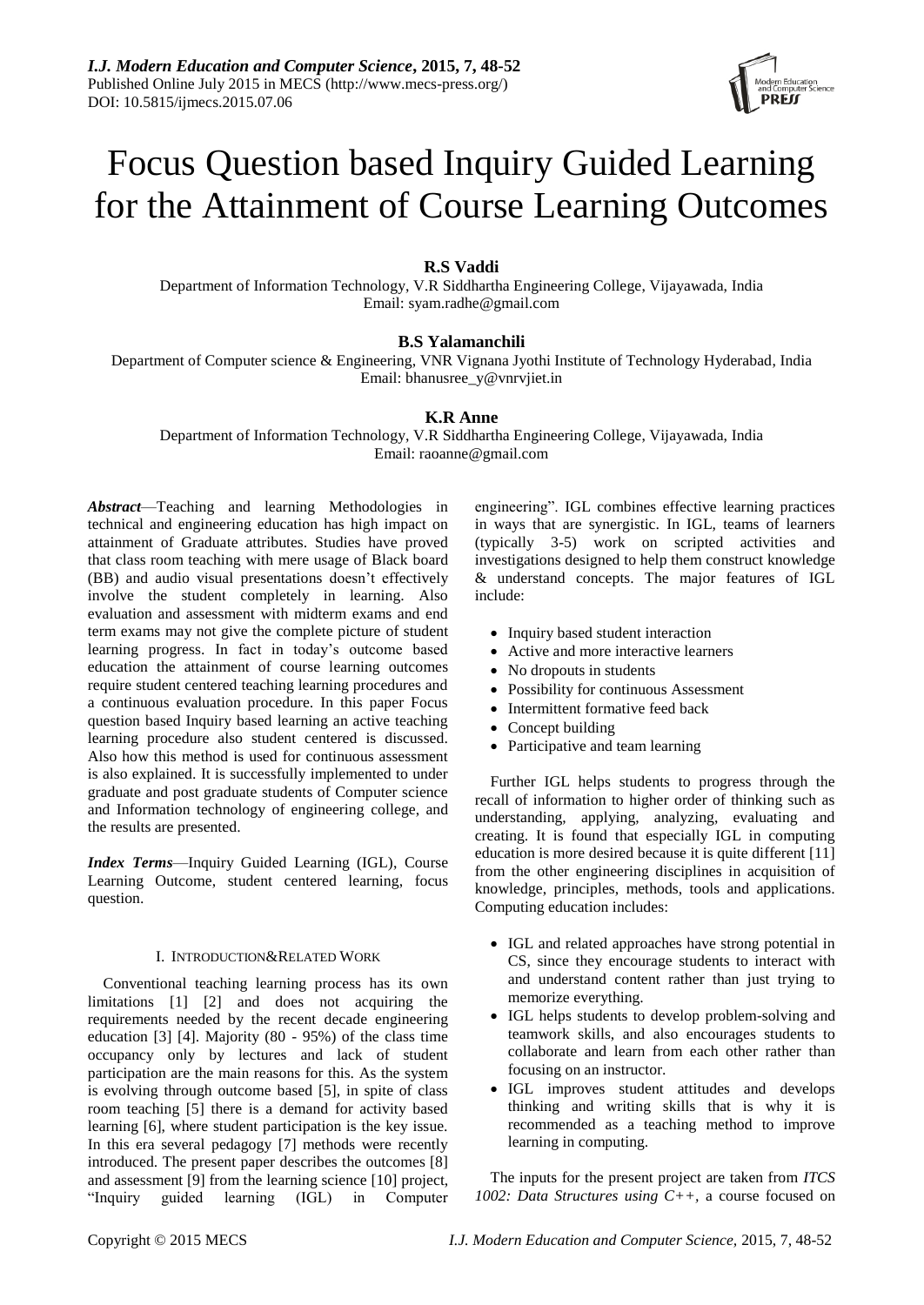object oriented programming and basic data structures at department of Information Technology, V.R. Siddhartha Engineering College, India. This course has access to students with different knowledge levels in different disciplines such as vocational diploma, bachelors/master in mathematics, physics and electronics. This course is choosen for analysis because it is mandatory for both the undergraduate and graduate programs and knowledge acquired in this course has measurable influence on other courses in the program.

The motivation to experiment the present project is from the important IGL form like Process Oriented Guided Inquiry Learning (POGIL) ([12], [13]). In POGIL, teams of learners (typically 3-5) work on scripted inquiry activities and investigations designed to help them construct their own knowledge, often by modeling the original processes of discovery and research. The teams follow processes with specific roles, steps, and reports. This will help towards individual responsibility and meta-cognition. POGIL has been used extensively in chemistry and other disciplines, including CS POGIL activities focus on core concepts and encourage a deep understanding of the course material while developing higher-order thinking skills [14] Studies have found that POGIL significantly improves student outcomes.

The project set out to develop a set of IGL activities and evaluate their effectiveness compared to traditional approaches to teaching and learning. The logical flow of the procedures can be shown in figure-1. It consists of 4 major set of tasks which includes different sub tasks.



Fig.1. Stepwise procedure in performing IGL activities

# II. IGL PROCESS

Generally a bachelor/master's program is designed with curriculum of different courses*.* Each course has separate course learning outcomes CLO's [15]. These can describe what the learner will know and be able to do by the end of a course Course learning out comes for the course *Data Structures using C++* for the current project are below.

- CLO-1: Ability to distinguish Object oriented programming from declarative and procedural ones.
- CLO-2: Implementation of stacks, queues and linked lists, trees, and their applications.
- CLO-3: Ability to decide the appropriate data type and data structure for a given problem.
- CLO-4: Ability to select the best algorithm to solve a problem by considering various problem characteristics

Focus question and concept map [16] are the best tools to subdivide and understand each CLO. Focus question is a type of question that clearly specifies the problem or issue. This type of questions will engage the learners to work towards activity based learning for clear understanding the subject matters. Focus question based on CLO-1 is,

What is object oriented programming; how does it differ from procedural oriented programming in problem solving, syntax, features etc..

Concept map is a type of graphic organizer that helps students to organize and represent knowledge of a subject. The main idea can be broken down into specific topics. Concept maps are able to resolve the focus questions. Every concept map responds to a focus question, and a good focus question can lead to a much richer concept map. Fig 2 shows a sample Concept maps for a sample focus question. IGL activities are to be created in accordance with focus question**.** Two IGL activities are identified for the present focus question as shown in table-1.

Table 1. IGL Tasks for the focus question

| Task    | Concept covered & Outcome                                                                                                              |
|---------|----------------------------------------------------------------------------------------------------------------------------------------|
| IGL1    | Data Types & Control Structures<br>Exemplify different data types<br>and learn control structures and<br>suitable applications         |
| IGL $2$ | Difference between Procedural &<br><b>Object Oriented Programming</b><br>Identify key syntax differences<br>between $C$ and $C_{++}$ . |

## *Activity in practice*

In the very beginning facilitator will give oral introduction about the topic chosen. This may be done using simple power point presentation or by any of the learning tools. In the project, we have used focus question based concept to give the overview of the topic.

The students work on the activity during class time with the presence of facilitator. The dominant mode of instruction is not lecture or instructor-cantered; the instructor served predominantly as a facilitator for enabling student learning.

In brief each session activity is done like below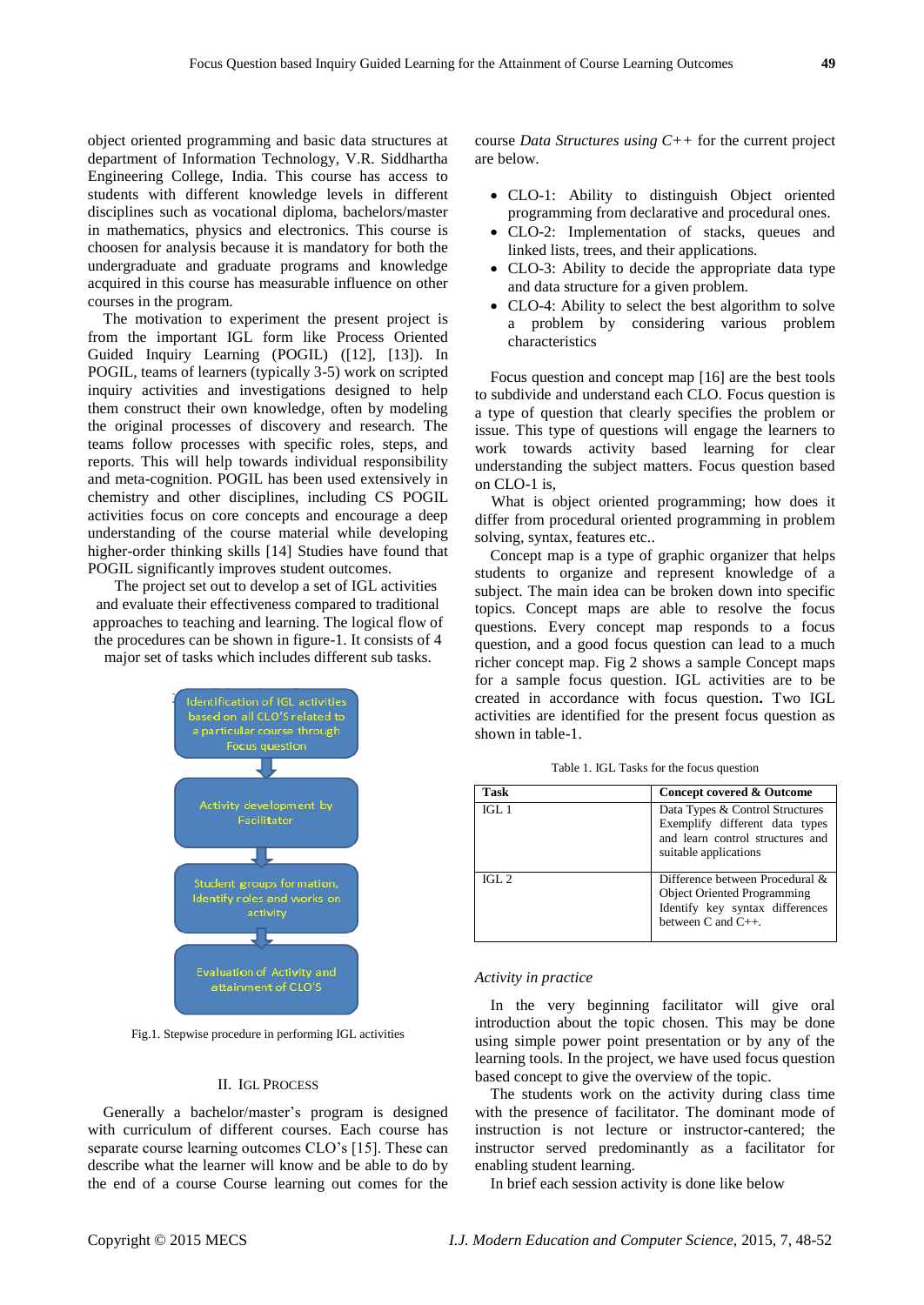- Work through an initial information set and series of questions as a team. Prepare a presentation of answers to the class.
- Compare and discuss answers as a class to arrive at a consensus. Practice a quick way to get everyone's attention (raise hand, chime, flash lights, rhythmic clap, etc.)
- Have students report out at specified points throughout the activity, such as at the stop signs or keys, not just at the end.
- Group Consensus strategy Have each group write an answer/ summary/ report of a particular point or

question on board. If all the answers aren't in agreement, give each group 2 minutes to agree to change their answer or to defend their reasoning. Continue until the Class reaches full consensus.

 Evaluate the level of understanding of concepts along with team's group dynamics.



Fig.2. Concept Map for the Focus question

# *Groups formation among students*

The main criterion followed in group formation is to combine students with difference in their skills. Each group is composed of three to four students.

Total 36 students participated in this activity. Students were divided into 9 groups, of 4 in each group. Names of the people in the groups with a specific description of their roles are like below.

Speaker: Talks to instructor and other team of people. **Manager:** keeps track of time and makes sure everyone contributes to the activity appropriately**.**

**Presenter:** Presents the answers and represent the team of people.

**Recorder:** records all answers & questions and prepare summary.

| Task             | <b>Concept covered</b>                          | <b>Outcome</b>                                   |
|------------------|-------------------------------------------------|--------------------------------------------------|
| IGL <sub>1</sub> | Data Types & Control Structures                 | Exemplify different data types and learn         |
|                  |                                                 | control structures with suitable engineering     |
|                  |                                                 | type of applications                             |
| IGL <sub>2</sub> | Difference between Procedural<br>Object<br>$\&$ | Understand the use of programming and            |
|                  | Oriented Programming                            | Identify key syntax differences between C        |
|                  |                                                 | and $C_{++}$ for the better way of implementing. |
| IGL <sub>3</sub> | Pointers & Constructors                         | Implement pointers and constructers in           |
|                  |                                                 | various examples and different scenarios.        |
| IGL <sub>4</sub> | Functions, Recursive Functions, & Virtual       | Explore the concept of modularity in $C++$ and   |
|                  | <b>Functions</b>                                | use recursion to solve some gaming problems      |
| IGL $5, 6$       | Searching and sorting                           | Develop and compare the comparison-based         |
|                  |                                                 | search algorithms and sorting algorithms.        |
| <b>IGL 7.8</b>   | Stack, Queue                                    | Exemplify and implement stack, and queue         |
|                  |                                                 | ADT to manage the memory<br>using                |
|                  |                                                 | static/dynamic allocations.                      |
| IGL <sub>9</sub> | Linked lists                                    | Identify necessity of List ADT and implement     |
|                  |                                                 | it for other data structures                     |

#### Table 2. GL Tasks and description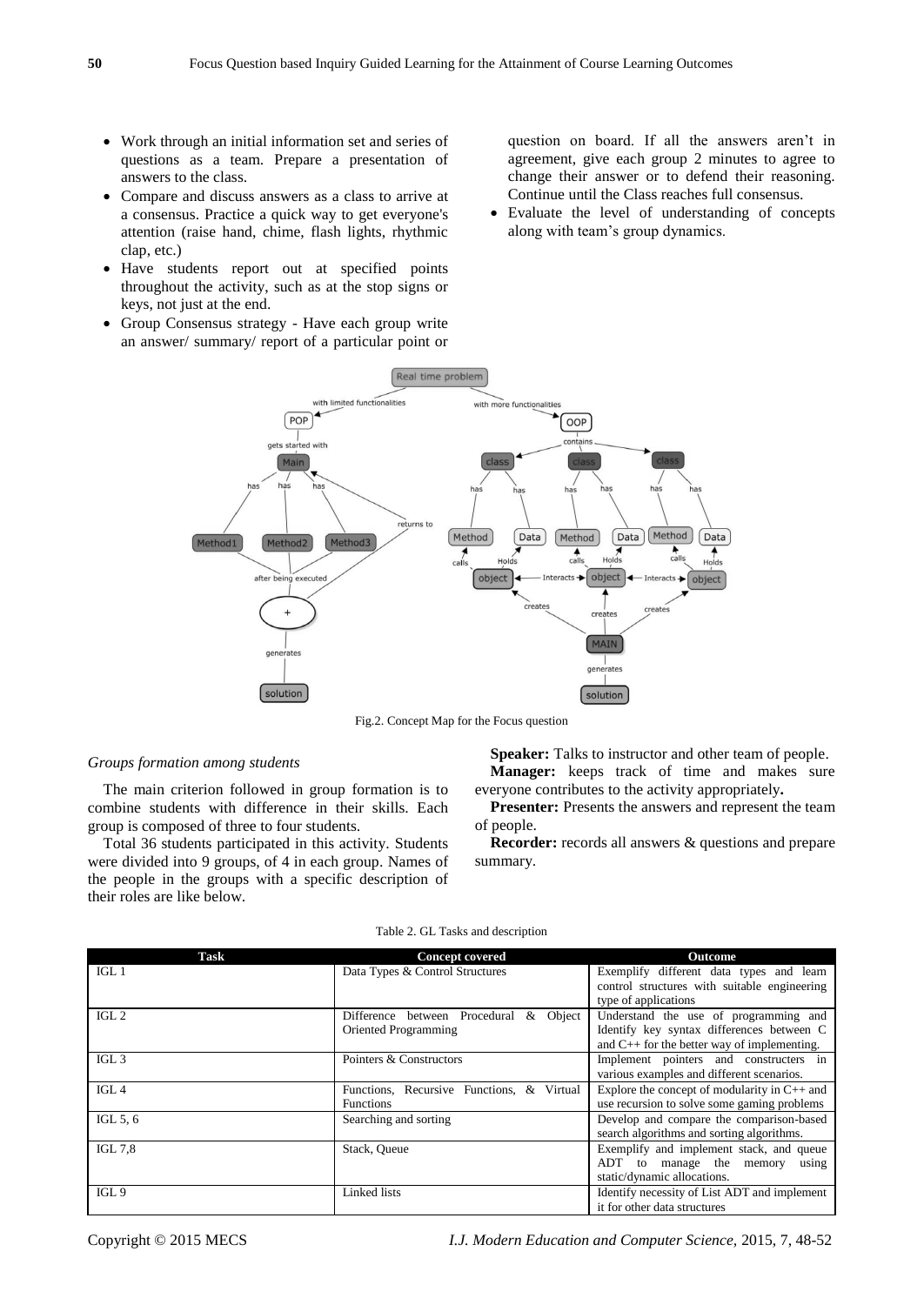## III. OUTCOME ASSESSMENT

After completion of the task each group needs to present the work done. Finally, every task is concluded by the evaluation [14]. Once all the questions have been presented and defended, students should use the IGL activity as notes for the course. We emphasize to students that IGLs are excellent study materials to use in preparing for end unit assessments.

The formative assessment of IGL activity in this project was done in two ways: using rubrics and quizzes. A rubric (Table-III) is an authentic assessment tool used to measure students' work. It is a scoring guide that seeks to evaluate a student's performance based on the sum of a full range of criteria rather than a single numerical score.

The outcome assessment is done in direct and indirect methods. In direct method, the student's activity sheets, presentation and the end examination are considered. In the indirect method, students were posed the survey questions and given an option to drop their comments in a box on their experiences with IGL. Indirect assessment method is conducted in the duration of the course and also at the end of the course. Student participation in the surveys is observed to be more than 85%.

## *Indirect assessment*

Apart from the comment based feedback, a survey is also executed at the end of the course to analyze the impact of all IGL activities.

Students had four choices (agree, satisfactory, neutral, disagree) to respond to four questions. Indirect assessment performed for the present case is attained up to 90%. The sample questions with followed rubric used in this assessment process is shown below.

| Table 3. Sample Rubric for IGL Tasks |
|--------------------------------------|
|--------------------------------------|

| Specific criteria                                                                                                 | *Rating |
|-------------------------------------------------------------------------------------------------------------------|---------|
|                                                                                                                   |         |
| Comprehensively synthesizes POP and OOP                                                                           | /5      |
| Performance in matching activity                                                                                  | /5      |
| Comprehensively synthesizes applications and<br>difference between POP and OOP.                                   | /5      |
| Performance in home assignment                                                                                    | /5      |
| Begins with summary of the activity, ends with<br>summary of questions.<br>Team member roles and time management. | /5      |
| Neatness of the work, Organization &clarity in<br>providing required information.                                 | /5      |
| <b>Total Rating and overall comments</b>                                                                          | 730     |

# **\*Rating for the above rubric is:**

1-poor 2-satisfactory 3-good 4-verygood 5-Exemplary

## *Direct assessment*

The direct assessment of the student's performance is measured continuously through their activities and with a semester end examination. Continuous assessment is done mainly based on the activity end evaluation rubric. Rubrics that were developed for the present IGL activity to assess student performance by clearly indicating the two criteria's like specific to the concept and general skills with their ratings for total 30 marks. As shown in Table 1. There also exists of one column for comments which can be useful in the review and feedback. Continuous assessment through rubric is clearly explained in section 2 as Tasks after the activity.

The results obtained by the continuous assessment and semester end assessment appeared almost similar. A survey is done by taking votes from students for different activities (1 to 8 different tests) performance with IGL and normal teaching without IGL. Finally average difference called p value of t is measured. [18].The corresponding diagram is shown in Fig-5



Fig.3. Survey results by the comparison of IGL activities with traditional teaching

## IV. CONCLUSION

Due to high demand for student centric learning, Outcome-based education (OBE) has become recurring education reform model. Generally Graduation or postgraduation programs consists of set of courses and respective course learning outcomes (CLO). The main objective is to attain CLo's. This project demonstrated Inquiry Guided Learning (IGL) as a tool in the attainment process through focus questions.

IGL is performed by the introduction of critical activities on the courses. These activities are highly correlate with CLO's and focus question. All the activities are executed in the class room and assessed student performance. Feedback from the student also analyzed in order to improve the process for further courses. Our major goal for the future is to conduct of the experiments with different groups of students, and variety of courses. Develop the course content for computing subjects like Data structures, C language, JAVA and DBMS in the IGL model. We also plan to use